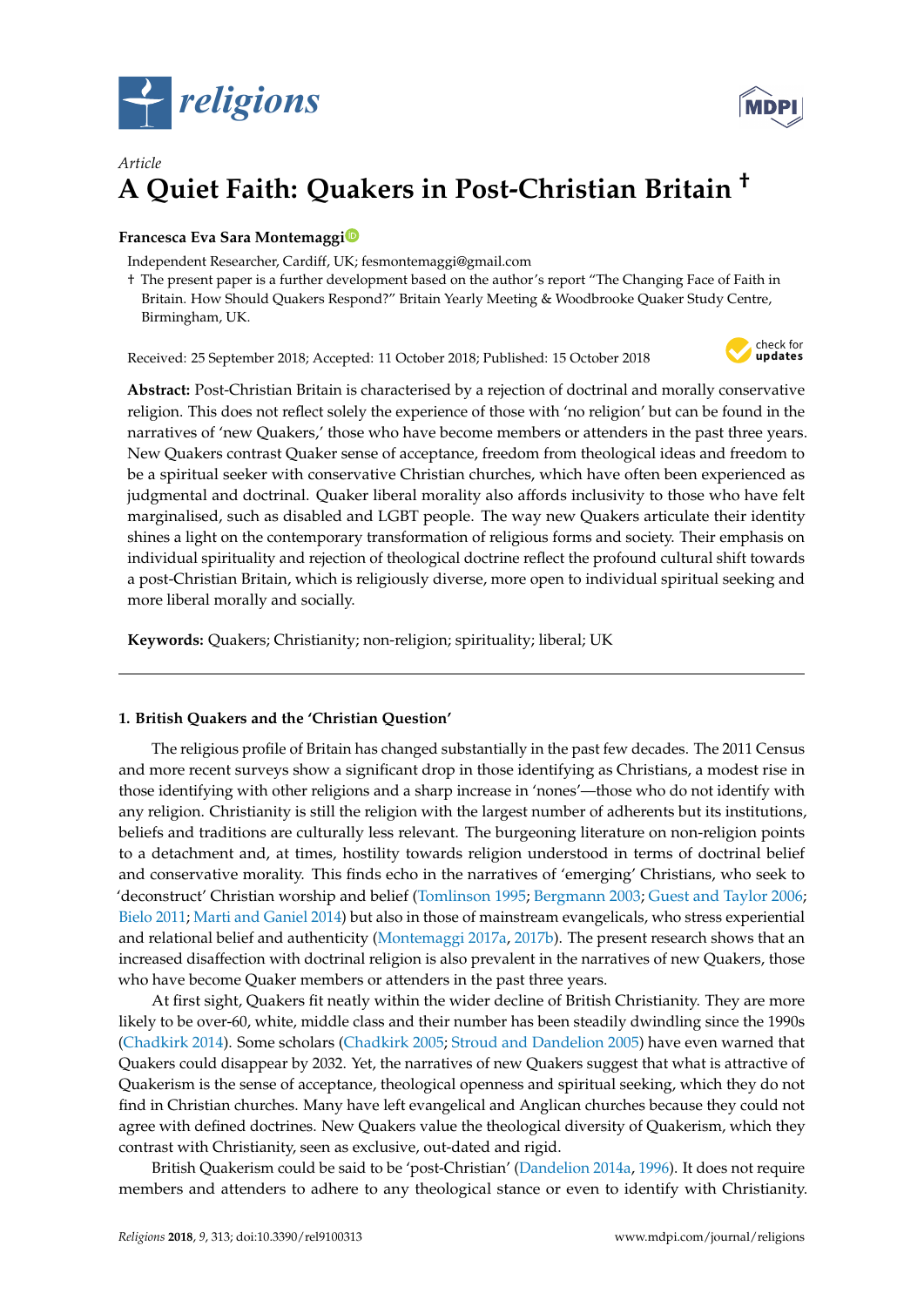New Quakers identify with Quaker theological openness, liberal morality with a focus on acceptance of diversity and spiritual seeking. They feel at 'home' because they feel accepted for who they are as individuals. This is particularly important for people who have suffered and still may suffer marginalisation in other contexts, such as LGBT and disabled people and who feel they can be themselves at Quaker Meetings. Quaker inclusiveness, which often rests on spiritual seeking and theological pluralism, is valued more than traditional Quaker concerns for peace and consensual decision-making, reflecting changed religious sensibilities.

New Quakers' understanding and experience of religion reflect the cultural hegemony of Christianity in Britain, which has shaped how religion is constructed; yet their rejection of it is part of the wider shift away from—what are felt to be—bureaucratic, hierarchical and doctrinal religious forms, towards a more fluid religiosity that emphasises individual self-expression and human relationships. The 'post-Christian era' is marked by the reality of religious diversity, which includes informal spiritual expressions and by a critique of religion, understood as hierarchical, morally conservative and theologically doctrinal. It is this understanding of religion that is felt no longer relevant. The way new Quakers articulate their identity shines a light on the contemporary transformation of religious forms and society.

#### **2. Quakers in Post-Christian Britain**

Recent times have seen a significant and rapid change in the religious self-understanding of British people. The snapshot given by the national census in the last two decades gives a portrait of steady decline of British Christianity and a rise in those who do not identify with a religion. The National Census for England and Wales [\(White](#page-12-5) [2012;](#page-12-5) [Stokes](#page-12-6) [2013\)](#page-12-6) shows that people identifying as Christians have dropped from 37 million (71.7%) in 2001, to 33 million (59.3%) in 2011, notwithstanding an increase of 1.2 million foreign-born Christians. In Scotland, the number of Christians has decreased from 65.2% to 53.8% [\(National Records of Scotland](#page-12-7) [2013\)](#page-12-7).

The rapid and sharp decrease in self-identifying Christians has been mostly a decrease among people under 60 years of age. Demographically, Christians are older and are more likely to be white than the rest of the population in England and Wales. Twenty-two per cent of Christians are 65 and over, compared with 16% of the wider population and 93% are white, compared with 86% of the wider population. The decline in self-identifying Christians is in sharp contrast with the increase of the number of people identifying with another religion and with 'no religion.' Islam is now the second largest religious group in Britain. In England and Wales, 2.7 million people (4.8%) identify as Muslims, up from 1.5 million (3%), and, in Scotland, 77,000 (1.4%) do so, up from 43,000 (0.8%).

The group registering the highest increase are 'nones,' those who do not identify with a religion. In England and Wales, nones have nearly doubled, rising from 7.7 m in 2001 to 14.1 m in 2011 [\(White](#page-12-5) [2012;](#page-12-5) [Stokes](#page-12-6) [2013\)](#page-12-6). The increase is particularly marked for those aged 20–24 and 40–44 and higher among women (89%) than men (78%). A similar increase in nones was registered in Scotland, where 'no religion' went up from 27.8% in 2001 to 36.7% in 2011. The more recent British Social Attitudes Survey for England and Wales [\(Harding](#page-11-7) [2017\)](#page-11-7) found that, in 2016, nones represented 53% of the population. Among 18 to 24-year-olds, nones are 71%, compared with 40% of respondents aged 65 to 74 and with 27% of respondents of over 75 years of age.

The statistics paint a picture of Britain as less Christian and more pluralistic. [Lee](#page-11-8) [\(2014,](#page-11-8) p. 476) warns not to interpret the rise of non-religion simply as an increase of secularisation. Non-religion includes a variety of positions and identities that still need to be understood, such as indifference to religion but also 'believing without belonging' [\(Davie](#page-11-9) [2015\)](#page-11-9) and 'spiritual but not religious.' As Michael [Hout and Fisher](#page-11-10) [\(2014\)](#page-11-10) remark: "the distance from God is less than the distance from church." [\(Hout and Fisher](#page-11-10) [2014,](#page-11-10) p. 432). They report that "35 percent of "nones" were at least slightly religious and 70 percent were at least slightly spiritual" and that "37 percent prayed at least once a week and 22 percent prayed daily." [\(Hout and Fisher](#page-11-10) [2014,](#page-11-10) p. 432). Thus, nones are more likely to have personal belief than to participate in communal religious practice [\(Woodhead](#page-12-8) [2016,](#page-12-8) p. 250).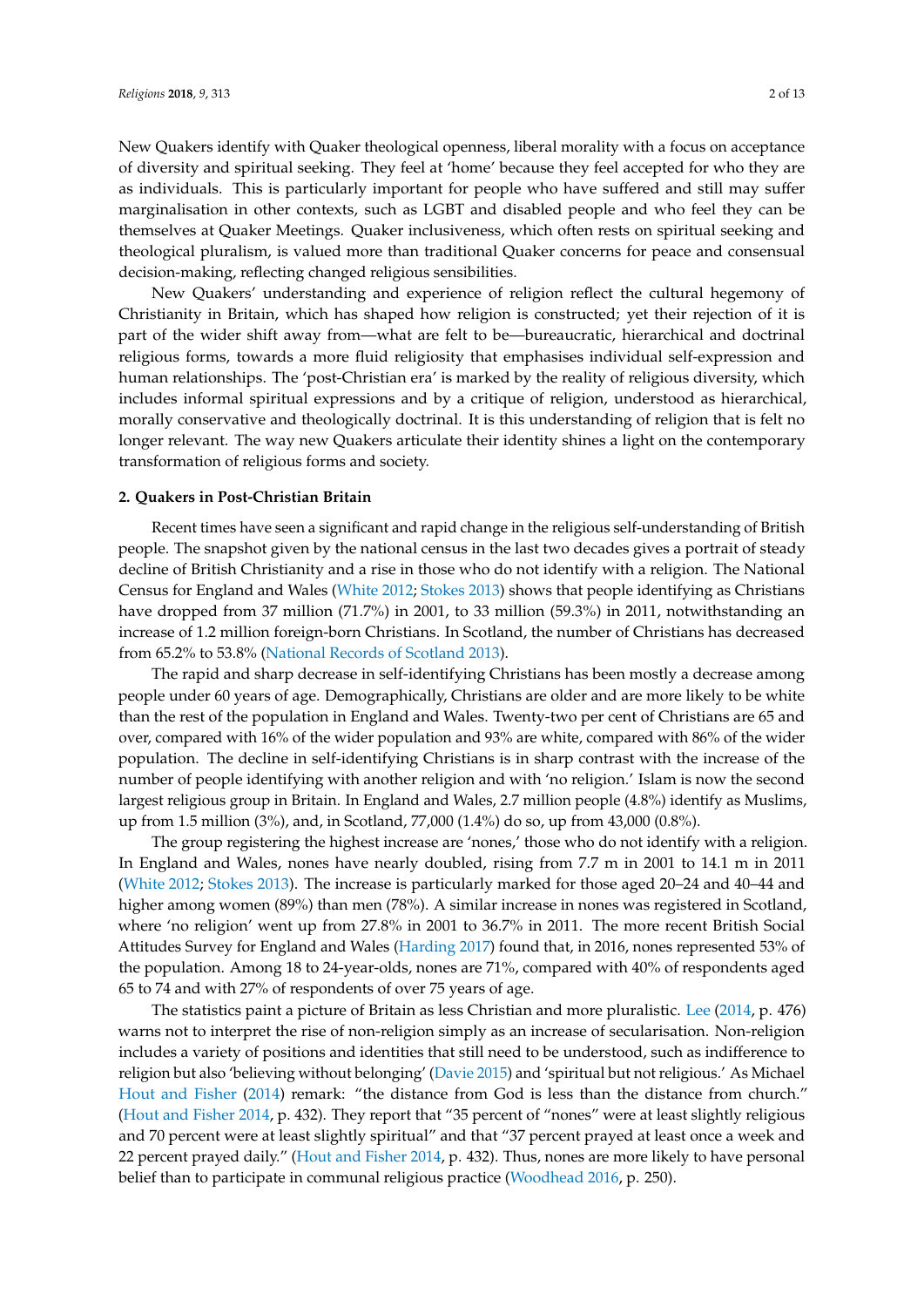Non-religion is constructed in relation to religion [\(Lee](#page-11-11) [2012\)](#page-11-11), which reflects a traditional Christian and particularly Protestant, idea of religion, centred on belief [\(Montemaggi](#page-12-3) [2017b\)](#page-12-3). Nones are more likely to be former Christians and thus have an understanding of religion in terms of propositional belief, conservative sexual morality and hierarchical organisations. [Catto and Eccles](#page-11-12) [\(2013\)](#page-11-12) report that, for young British atheists, religion is about belief in the existence of God, which they reject and that they resent religion's claim of monopoly over morality. The rise in people who do not identify with a religion thus marks a detachment from—what are seen as—the traditional Christian forms of belief, worship and morality.

Quakerism has not escaped decline. The Society's membership has been falling since the 1990s [\(Chadkirk](#page-11-3) [2014\)](#page-11-3). In 1991, there were 26,757 members and attenders [\(Chadkirk](#page-11-3) [2014,](#page-11-3) p. 253). This has fallen by 21.3% in 2016, when the Society listed 21,055 members and attenders, of which 13,130 were members and 7925 were attenders [\(Yearly Meeting of the Religious Society of Friends](#page-12-9) [2017,](#page-12-9) p. 2). This decline might reflect a rise in indifference towards religion, the association, in the mind of the general public, of Quakerism with doctrinal Christianity and its consequent rejection, the lack of visibility of Quakers and communal dynamics that do not facilitate growth [\(Montemaggi](#page-12-10) [2018\)](#page-12-10). Nevertheless, the fluid non-doctrinal spirituality of Quakerism [\(Plüss](#page-12-11) [2007;](#page-12-11) [Dandelion](#page-11-6) [1996,](#page-11-6) [2014a\)](#page-11-5), its openness to spiritual seeking and its progressive ethics and politics might just befit contemporary sensibilities.

From the very beginning, Quakerism has emphasised the personal experience of the numinous. Quakerism reflects some of the hallmarks of Protestant Christianity, such as the lack of mediation by religious authorities in the believer's relationship with the divine and the ministry of all believers, which has been articulated as a strong belief in equality and a very distinctive consensual decision-making. Contemporary Quakerism is the fruit of nineteenth-century shifts in theology. By 1920, there were three main strands of Quakerism: Evangelical, Conservative and Liberal [\(Dandelion](#page-11-13) [2008,](#page-11-13) p. 16). Quakers in Europe are nearly all Liberal Quakers, placing authority on individual spiritual seeking and allowing a pluralism of theological views [\(Dandelion](#page-11-6) [1996,](#page-11-6) [2004;](#page-11-14) [Plüss](#page-12-12) [1998\)](#page-12-12). Thus, the scholarship on Quakerism has sometimes constructed it in opposition to religious belief [\(Kline](#page-11-15) [2012;](#page-11-15) [Dandelion](#page-11-13) [2008;](#page-11-13) [Pilgrim](#page-12-13) [2008;](#page-12-13) [Vincett](#page-12-14) [2008;](#page-12-14) [Bourke](#page-11-16) [2003\)](#page-11-16).

Dandelion (1996) argued that the fundamental character of Quakerism today is of prescriptive pluralism, where 'truth' can be known only "personally, partially, or provisionally." [\(Dandelion](#page-11-13) [2008,](#page-11-13) p. 35). The phrase 'to be open to New Light,' which originates in the 1931 Yearly Meeting [\(Punshon](#page-12-15) [1989,](#page-12-15) p. 15) signalled a fundamental break from the past. It grounded Quakerism in a never-ending search for 'truth.' Dandelion (2008) referred to Quaker seeking theology as the 'absolute perhaps:' what is 'absolute' (normative) is the impossibility of knowing truth. It is the seeking that is prescriptive. Therefore, the "possibility of seeking in multiple directions and subsequent pluralism and difference within the group has become a norm and a boundary." [\(Dandelion](#page-11-13) [2008,](#page-11-13) p. 83). The emphasis on individual experience allows diversity as long as it is framed within a continuous spiritual search rather than any form of certainty.

Quakers are theologically diverse; yet divergence in belief is balanced by a shared ethos and a conformity to form that bind the group together. Coherence and unity emerge from the adherence to form. Dandelion argues that "the group is held together by a conformist and conservative behavioural creed." [\(Dandelion](#page-11-13) [2008,](#page-11-13) p. 22). Quakers are not conformist in the sense of being influenced by social conditionings; rather they are prescriptive in the way they conduct themselves at Meetings and the way in which they believe. That is why there are Muslim, Hindu, Buddhist and non-theist Quakers [\(Dandelion](#page-11-13) [2008,](#page-11-13) p. 62), united by the inner search. Quakerism is characterised by a continuous search, a spiritual journey of self-discovery and of questioning. In the narratives of new Quakers, this is often constructed in opposition to their past experience of Christianity. These narratives shine a light on the wider trend of disaffection with traditional Christian organisations, worship and morality, as Britain becomes more post-Christian.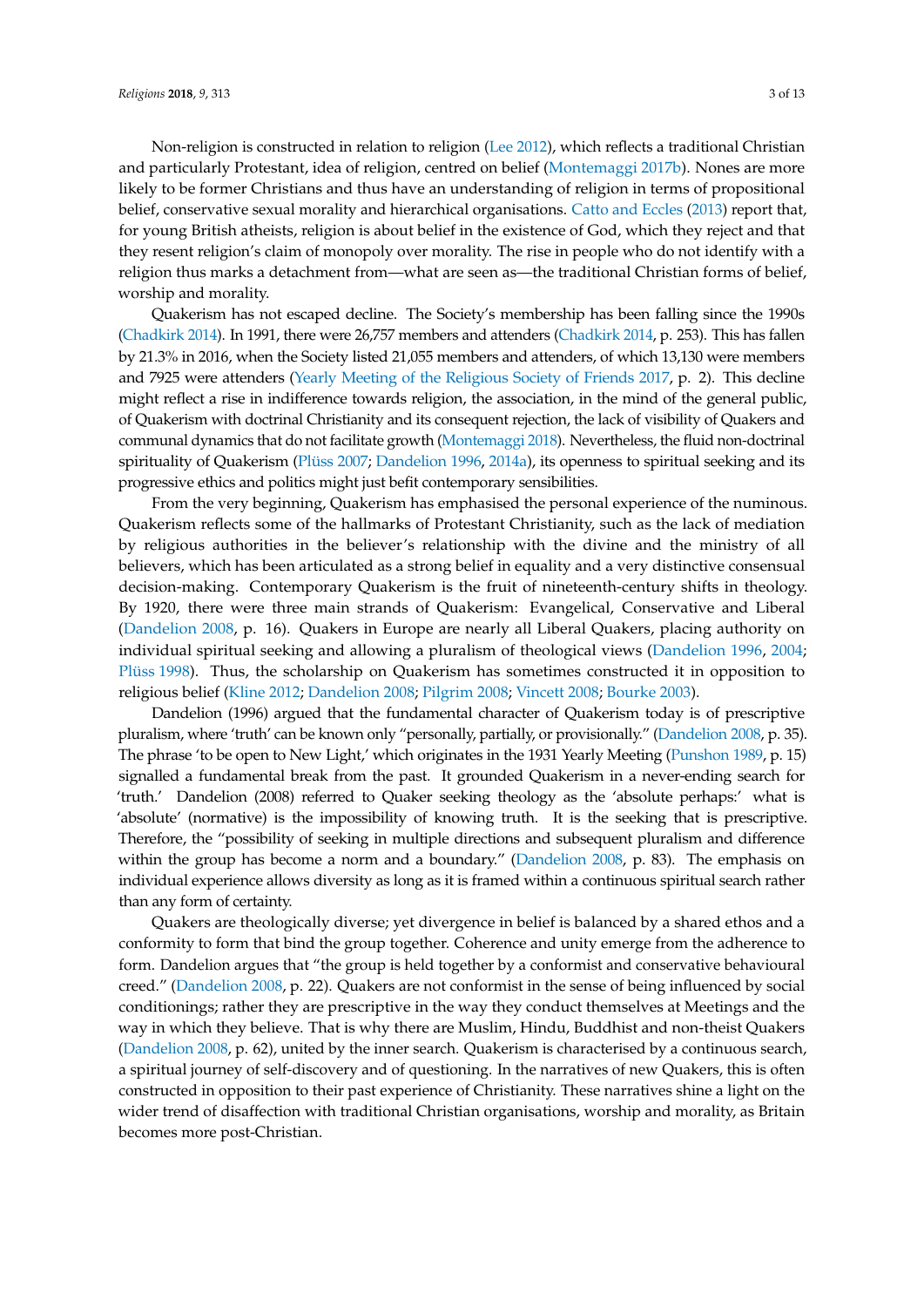#### **3. Research Methods**

This article is based on research commissioned by the Quaker Committee for Christian and Interfaith Relations and hosted by Woodbrooke Quaker Study Centre. The research aimed to identify contemporary religious change in Britain and its implications for British Quakers. This article presents the construction of Quaker religious and spiritual identity of new Quakers, by focussing on their spiritual journey and how they relate to Christianity. The fieldwork, consisting of a qualitative online survey and interviews, was limited in time, lasting two months. The questionnaire asked questions regarding the religious background of Quakers as they grew up, before attending Meetings and what they valued of Quakerism. It was initially meant only for Quakers who have been attending for less than three years; however, the method of distribution of the survey through local committees led to long-standing Quakers also responding to the survey. The software used did not allow further selective sampling.

The total number of survey respondents was 225. The aggregate data from the survey give a portrait of Quaker members and attenders with no distinction on the basis of how long they have been attending Meetings. However, the responses quoted in this article are limited to those who have been members or attenders for less than three years. The dataset also included 19 interviews, which were conducted over the phone and Skype. The lack of any face-to-face meeting between the interviewer and informants did not allow the interviewer to build a relationship with informants. Consequently, interviews were less natural and lacked the possibility of communication through body language. In addition, some interviews faced technical difficulties that made the conversation more difficult. However, interviewees spoke with ease of their religious background and of their experiences of Quakerism. Some felt they could share very personal experiences to illustrate their spiritual journey.

Respondents have been anonymised and their names changed. With regard to the terminology used, local Quaker groups are called local Meetings with a capital 'm' to distinguish from the other meanings of the word. The official name of the Quaker movement is the Religious Society of Friends, therefore, 'Friend' is the term used by Quakers to refer to Quaker members and attenders. I use the terms 'Quaker' and 'Friend' to identify both members and attenders. Becoming a Quaker member involves a process whereby 'overseers' and the applicant discuss together the applicant's understanding of being a Quaker and decide on whether it is appropriate to go forth with the application (*Quaker Faith and Practice*). There are, however, no substantial differences between being a member and being an attender in terms of involvement in the local Meeting.

### **4. The Non-Doctrinal Religion of Quakers**

Most Quakers in this study have a Christian background and live in a culture that still largely defines religion according to doctrinal belief. Quakerism is thus articulated in relation and, at times, in opposition to Christianity and a Christian understanding of belief. Many respondents were lapsed Christians before joining or beginning to attend Quaker Meetings, many stated that they were non-religious and some that had experience with spiritual movements. The survey shows that 147 respondents declared having a Christian background, 35 reported not being brought up with a religious background and only 5 said they were brought up in a religion other than Christianity. Many later left churches: 61 respondents declared no religion before becoming Quakers and around 30 respondents reported having experience of other religions or spiritual movements. It was not possible to arrive at precise numbers as many selected the open response, under 'Other,' which required interpretation.

The significant proportion of nones or unchurched coming to Quaker Meetings confirms the findings of Alastair [Heron'](#page-11-17)s [\(1994\)](#page-11-17) survey which found that 40% of new members were unchurched, or lapsed members. This is often due to a rejection of doctrinal religion and worship that is not felt as authentic. Quakerism allows diversity of perspectives and spiritual seeking, which explains why some of the comments in the survey show how people with very different religious perspectives feel at home within Quakerism. For instance, Emma remarked that Quakerism is "a complementary side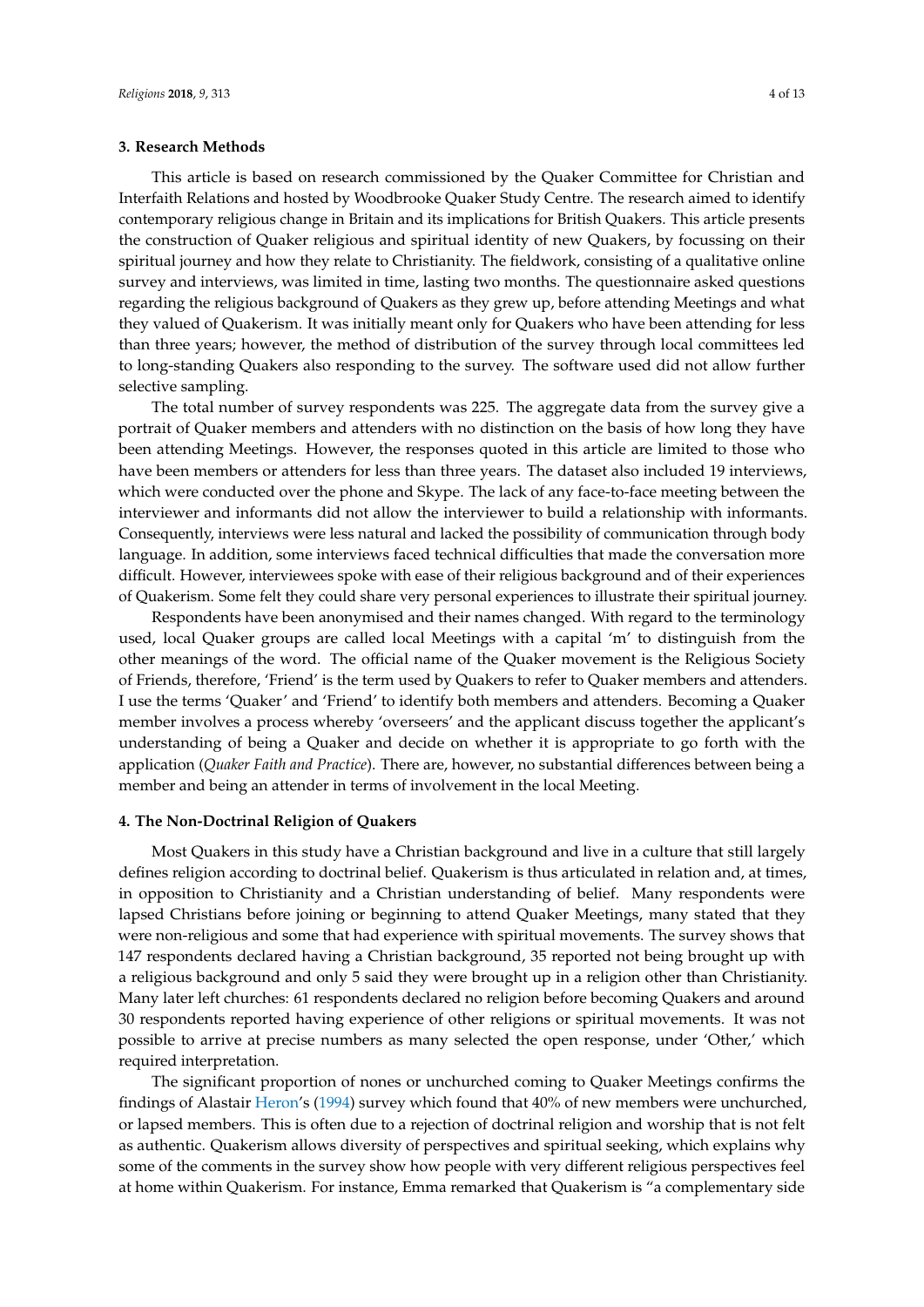of my faith journey alongside Anglicanism." Frank found Quakerism a more authentic way to express Christianity: "for me it's about having a faith that is a spiritual practice rather than a set of rules, which is what I feel Christianity should be." Quakerism is also a home for atheists, as Fredrick's comment suggests: "while a lifelong atheist I was looking for an outlet for my sense of the spiritual."

Sociological studies of Quakers have considered their relationship with Christianity and have showed that, since the 1990s, there seems to have been a move away from beliefs that are specifically Christian, as in the case of the importance of the figure of Jesus [\(Dandelion](#page-11-6) [1996,](#page-11-6) [2014b\)](#page-11-18). [Mellor](#page-12-16) [\(2008\)](#page-12-16) drafted a qualitative survey and found that 80% of respondents identified as Christians and 90% believed in God [\(Mellor](#page-12-16) [2008,](#page-12-16) p. 81). She distinguished between 'explicit Christians' (80%), 'implicit Christians' (15%) and 'non-Christians' (4.5%). Explicit Christians are those who answered 'Yes' to the question 'Do you consider yourself to be Christian?'; implicit Christians are those who do not subscribe to a creedal statement but follow the teachings of Jesus; while non-Christians are those who either identify as other than Christian, for instance 'spiritual atheist,' or did not provide sufficiently explicit answers [\(Mellor](#page-12-16) [2008,](#page-12-16) p. 84).

More recently, [Hampton](#page-11-19) [\(2014,](#page-11-19) p. 36) found that there has been a drop in people attending Meetings who consider themselves Christians, from 52% in 1990 to 37% in 2013. There was also a decrease in the number of people who consider themselves Universalists, from 23% in 1990 to 16% in 2013 [\(Hampton](#page-11-19) [2014,](#page-11-19) p. 36). In contrast, the proportion of those who report not believing in God has gone up from 3% in 1990 to 15% in 2013 [\(Hampton](#page-11-19) [2014,](#page-11-19) p. 37). The notion of Jesus as "God made human" or "containing that of God" was held by only 14% of respondents in 2013, against 19% in 1990. [\(Hampton](#page-11-19) [2014,](#page-11-19) p. 37). In contrast, there has been an increase in Quakers who see Jesus as an ethical teacher from 47% in 1990 to 42% in 2003 and to 54% in 2013 [\(Hampton](#page-11-19) [2014,](#page-11-19) p. 37).

New Quakers often recount how they moved away from a church, from which they found themselves theologically or culturally distant, or, if they have moved to a new location, how they tried Quaker Meetings in their search for a spiritual home. The most common reason adduced for leaving churches was the unease at doctrinal statements. These include not only official statements of faith but also the words of hymns and official church literature. New Quakers reported feeling they could not subscribe to them, even if they had not been asked for explicit adherence to a creed.

Quakers' rejection of doctrinal belief is often accompanied by an uneasy relationship with Christianity. This tension over Christianity can be prominent in Quaker written culture, such in the Quaker magazine *The Friend* or Quakers' pages on social media. When asked, most interviewees had no problems with the use of Christian language or other references to Christianity, even when they did not identify explicitly as Christians. Some, however, expressed their dislike for Christian language, such as God and reference to the Bible and others noted that some Friends are hesitant to use Christian terms or refer to the Christian Scriptures. One of the interviewees, Harriet, stated that she has been told at her Meeting that there were two Friends who, in their ministry, were "deliberately Christian" and that some felt that the Quaker Meeting should be Christian. However, she did not think it amounted to a tension.

I wouldn't say there's tension. [ . . . ] There's an understanding that there is difference. [...] I feel at home with a broader understanding of spirituality than Christian [...] I'm far less certain so I'm open to any sort of language. [...] In our meeting it's all very friendly.

In contrast, William heard derogatory comments about Christianity and suggested the Meeting had a series of discussions to learn more about Christianity. He was raised a Christian but later practised Buddhism for 14 years. As an academic, he values and enjoys learning. He finds it frustrating that some people lack intellectual curiosity over the varieties of Christianity and the different strands of Quakerism. At university, William was attracted to Buddhism, at least in part, because he wanted to avoid studying Western cultural tradition. Twenty years later, he felt he wanted to learn more about Western culture and religious cultural history, something that he found in Quakerism.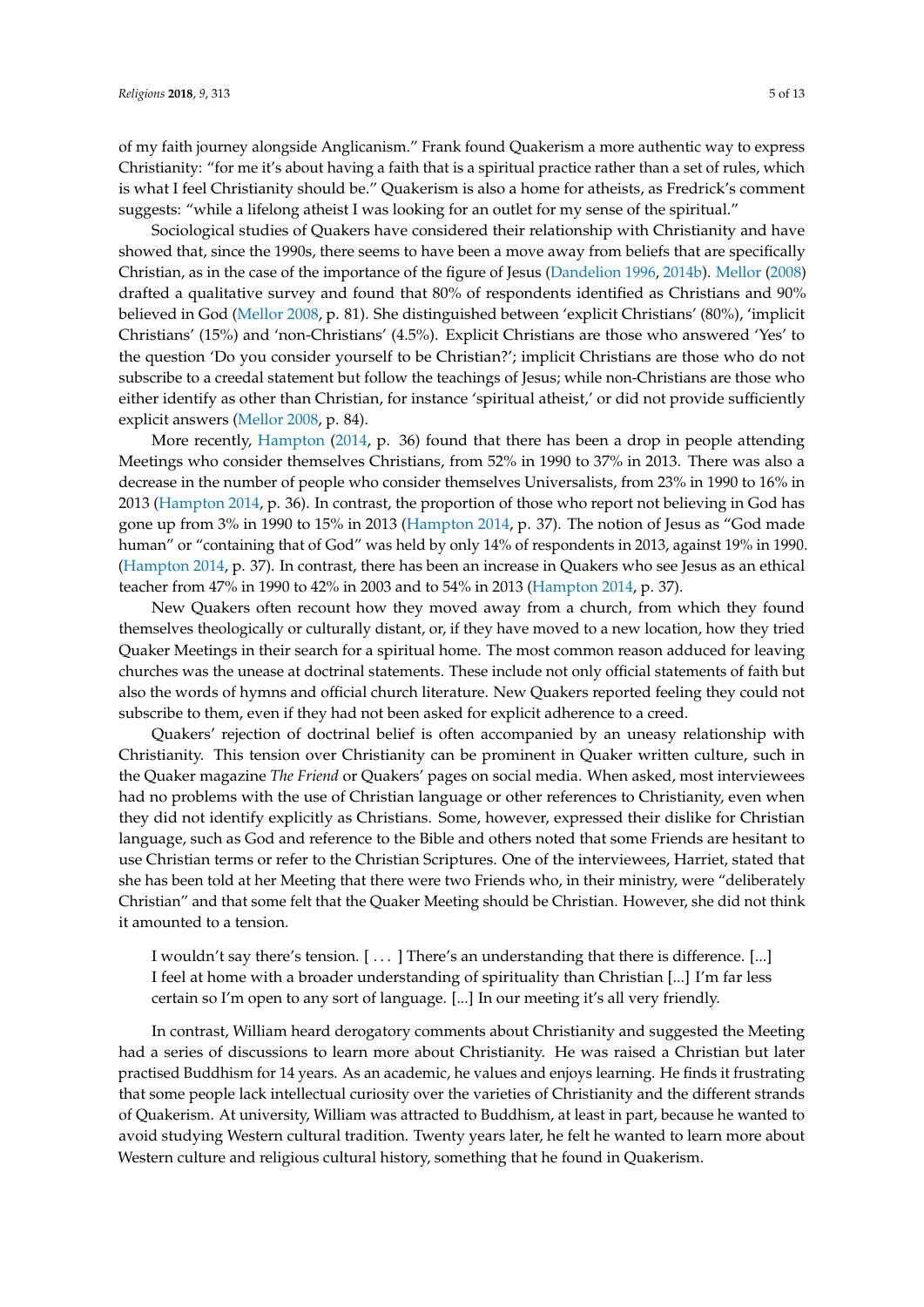At university, I studied religion, comparative religion. I was mainly interested in Asian religions, Buddhism in particular. I did a Master's in Buddhist studies. I was practising Zen Buddhism for a number of years. On a couple of occasions, I went to a couple of Quaker meetings cos I stopped practising Buddhism at that point but I was still interested in contemplative, meditative practices. So, I went along Quaker meetings at times but never did anything about it really until more recently. [ . . . ] I went back to reading about Buddhism and doing meditation but felt like I needed to connect with something more culturally, more my own culture rather than Asian/Eastern cultural practices. I remembered about Quakerism so I went along Quaker meetings where I live. [ . . . ] Quakerism was a way of practising religion primarily through meditation or contemplation but also as a way to engage with Western Christian tradition with its art, with its poetry, with its philosophy and theology.

William values the emphasis on the inward spiritual experience in Quakerism, shared with Zen Buddhism and other forms of mysticism.

The emphasis on individual experience and I suppose it resonates as well with some of what I learned when I studied Asian religion and Buddhism, the emptying of the self, trying to overcome the ego, I suppose. I think I've come to learn about in the Christian tradition the 'negative theology,' which seems to me, [ . . . ] to equate to a more mystical tradition. [ . . . ] I found the reading around mysticism and gnostic Christians [ . . . ] a useful way to understand the meaning behind Christian words. I'm actually quite excited about it but I suppose I come at it on the premise that it's all to be interpreted, it's not literal and so I have no understanding or real interest in any kind of literalism, neither evangelicalism.

Some interviewees have come to Quakerism after difficult experiences of Christian churches; yet often it is due to a dissatisfaction with the lack of critical thinking. Walter, for instance, was always fascinated by questions regarding time and the universe. When he talked to the minister of his church about how to reconcile his ideas with Christianity, he was told not to worry about such things and that he just needed to have faith. He searched for a religious environment that could accommodate his intellectual awareness as well as his spirituality.

This really questioned my belief [...] I questioned the whole Christian teaching. That didn't help because I wasn't taken seriously. [...] I sat there one day and thought 'I really don't believe this. I don't accept this. It doesn't make sense.' The fear of being struck down and stuff, the wrath of God, that was a bit frightening really. [...] I still had this need, the spiritual component of my life. At 16 I decided to visit every religious denomination in the area. [...] from the Spiritualist Church through to the local Quaker Meeting. [...] For many years I had no religious beliefs whatsoever. I thought of myself as agnostic and that lasted for many years.

Walter chose Quakerism for its spiritual component, political activism and theological openness. He found the practice of meditation a discipline through which he could work through his thoughts. He is keen on Quakers' peace activism and other humanitarian concerns, but, ultimately, it was the freedom from doctrine that made him choose to attend Meetings.

There's meditation [ . . . ] That period of quiet, which I enjoyed when I went as a youngster, that may be the place to have the discipline to actually let your thoughts run freely.  $[\dots]$ [On choosing Quakerism] It's the acceptance, there's no requirement for me to conform to any particular type belief. I welcome that.

Susan, coming from an evangelical background, noticed the tension over Christianity straight away but finds that to be confined to written and official discussions.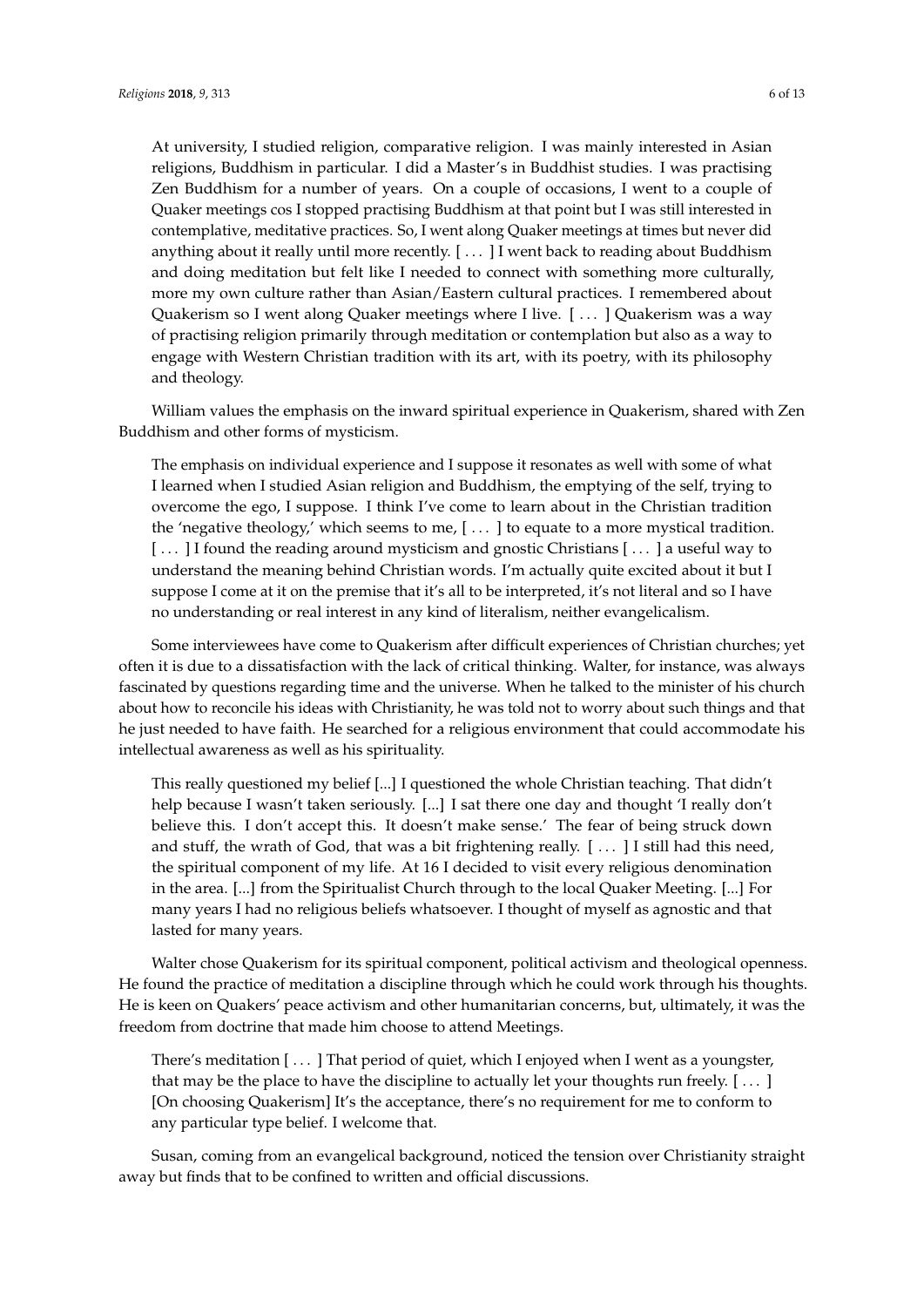Very quickly after becoming involved with Quakers I've became aware of that tension. [ . . . ] It's evident in *The Friend*, which is the weekly magazine that we get, that lots of Meetings get, it's evident on the Facebook posts sometimes. [ . . . ] In terms of my Meeting and the way in which people engage with each other, my experience has been people receive other people's spiritual experiences with a huge level of respect and consideration. I've never heard anyone be upset that someone has, for example, given ministry that was based on the Bible or someone has given ministry based on something completely different, or has used God language or has not used God language. I've never seen it in my Meeting but there is a tension that comes out all the time in the written conversations that we have. It's something I feel a little bit worried about because if Quakers weren't rooted in Christianity, if we didn't have that Christian tradition, I don't think I would have become part of Quakerism. I'm a Quaker because it is for me a form of being a Christian that I feel happy with. I still identify as a Christian and if I felt that there wasn't, if the Society became just a sort of spiritual organisation rather than a Christian organisation I would struggle a bit with that. [ . . . ] I see there being space for non-theists or other faiths within Quakerism but I would become anxious if that became [...] the defining thing about Quakerism. For me the Christian roots are important. [...] I think perhaps there's more tolerance within the way we actually live our faith than you might pick up from the way we write it down.

The non-doctrinal nature of contemporary Quakerism emphasises acceptance of different theological perspectives. This makes people feel accepted and, at times, contrasts starkly with their experience of doctrinal religion. Susan began attending Quaker meetings to avoid the militaristic and triumphant tone of Remembrance services every November in her Baptist church. Susan's and her husband's choice of Quakerism has not been easy. It has caused deep rifts with family members, as she recounts.

Both our families are quite conservative evangelical, both our parents, [ . . . ] have found it very difficult. They have been quite upset that we've been going to Quakers. They feel that we have strayed from the true path. So that's been quite a difficult thing and that's something a lot of Quakers don't understand what is like being an evangelical Christian unless they are also with an evangelical background. They just don't get why anyone would view them with suspicion. [ . . . ] We have three young children. The most important thing, especially for my husband's parents, the most important thing in terms of how they view our parenting is the extent to which we raise our children with an evangelical understanding of the world. Their view of whether we are good parents or not good parents is very much based on 'are we bringing up our children as Christians?' and by that they mean a specific kind of Christianity. So to leave was a big deal, in terms of family pressure and in the church itself. The minister emailed my husband [ . . . ] and said, 'you do know that Quakers are not Christians, they are heretics.' So to leave took a huge amount of certainty in our own hearts but that was right for us.

Susan told me that hers and her husband's parents gave their children Bibles and Bible story books, reflecting a deep concern that the children would not be brought up as true Christians. The wounds have now healed and Susan's family seems to have accepted her and her husband's choice; yet it has been a difficult journey. Had her husband not made the same theological journey, Susan might have found herself alone. This experience shows that Quakers' theological openness and acceptance can sometimes be painful and require resolute choice. For Susan, being a Quaker means that she is no longer "the outside voice arguing for change," but "the inside voice." Susan and her husband have found home.

Quaker theological openness is often experienced as acceptance of different points of view. What interviewees value is the lack of judgmental attitudes and the expectations of conformity. Jane commented that Quakerism had released her from "the pressure of being able to answer questions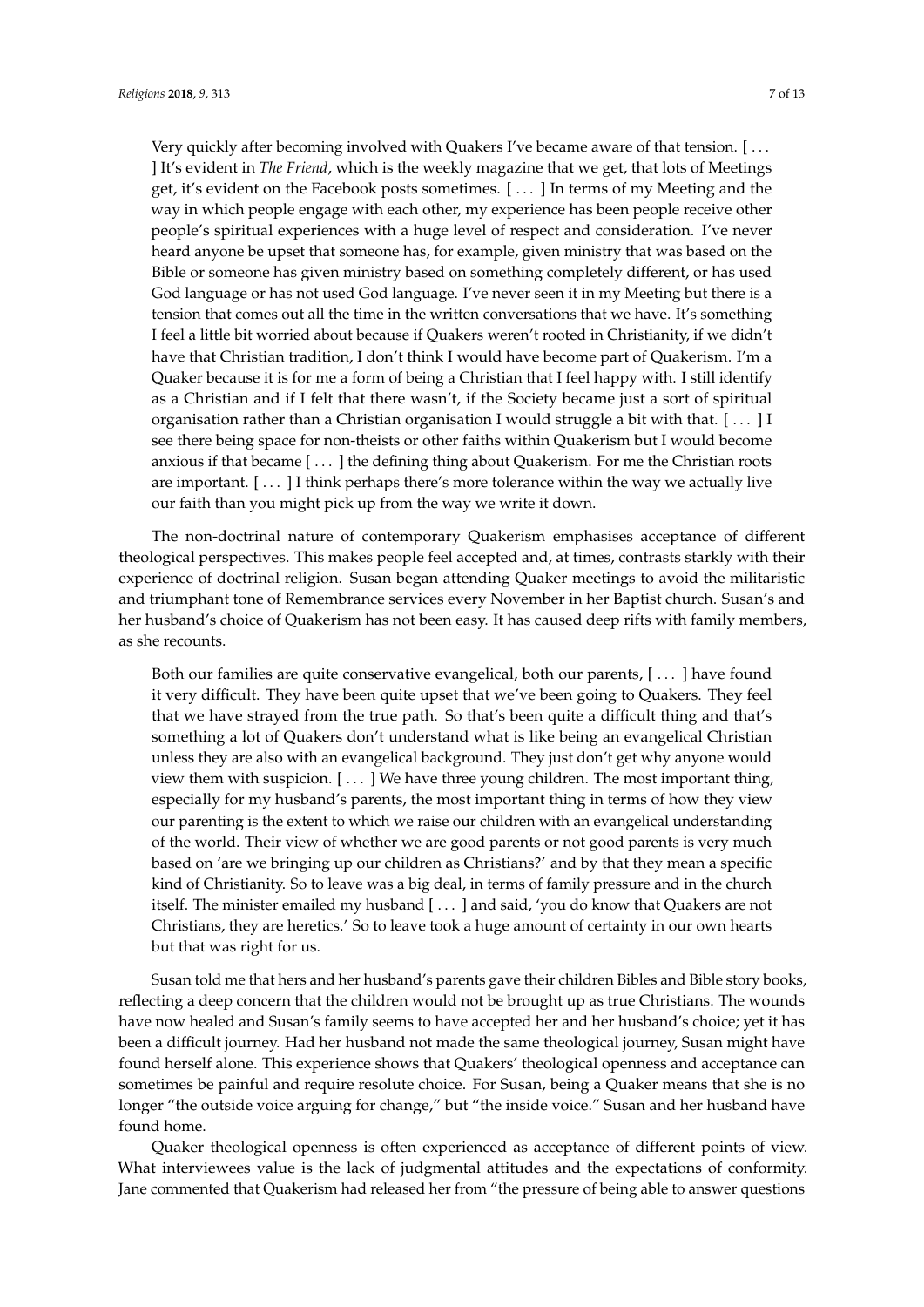in black and white," such as belief in God and to explore—what she feels—are "more meaningful and helpful questions that have a larger impact on myself on others' lives." This is echoed by Marianne, who has found in Quaker Meetings "the chance to explore spirituality and God with Friends, without pressure to conform [ . . . ] True Friendship and willingness to address the issues of life within a faith framework, without judgment or prejudice."

Mary's comment below, from the survey, highlights how Quakerism is interpreted and practised and how this relates to religion and wider society. It is therefore worth citing it in full. She contrasts Quakerism's progressive ethics and spiritual expression not just with dogmatic churches but also with the secular environment, dominated by a reductive scientific mentality.

Being part of a Quaker meeting has been a very liberating and positive experience for me. Prior to attending, I spent many years searching for a more authentic way of practising my faith. I grew up in an Anglican tradition but struggled with more evangelical/dogmatic parts of this church movement and elements of prejudice and discrimination that I observed in the church organisation (e.g., opposition to female bishops; teachings on sexuality etc.). Professionally I work within a scientific environment that is heavily dominated by atheist/Darwinist views and leaves little room for spiritual discussion. It has been crucial to me to find a way of practising my faith that allowed for openness to individual experience and was non-dogmatic in its approach. My first experience of attending my Quaker meeting felt like it 'clicked.' I had some previous experience of meditation so was not daunted by the idea of sitting in silence for an hour. I was struck by how rich and inclusive the silence was. Since then, I've gradually found a place in the Meeting. It has supported me tremendously through personally challenging times and gives me support and hope in politically turbulent times. I feel that Quakerism fills an important niche that is currently neglected in modern Christian religion where there are strong movements for conservatism, evangelism, traditionalism but much less for peaceful liberal and universalistic approaches. Being part of a Quaker Meeting gives me a spiritual identity that I am proud of with values that I whole-heartedly support. My experience with Quakerism has also enabled me to feel more confident in exploring the views of others and entering into discussion with people that I meet with more fundamentalist (Christian or atheist) views. It has given me more confidence and hope for the continued role of peaceful religion in society.

Mary's quote captures Quakers' distinctive ethical identity [\(Montemaggi](#page-12-10) [2018\)](#page-12-10), centred around the acceptance of diversity. The lack of dogmatism of Quakerism instils a sense of acceptance and belonging. A strong narrative of 'finding home' emerges from the stories of new Quakers. This is in line with the narratives of finding home and one's true self of spiritual movements, such as Pagans [\(Johnston](#page-11-20) [2013\)](#page-11-20) and in stark contrast with the narratives of conversion and deconversion that are a central feature of evangelicals [\(Fazzino](#page-11-21) [2014;](#page-11-21) [Bielo](#page-11-22) [2012\)](#page-11-22). An example comes from former evangelical Susan, who does not feel that moving from evangelical to Quaker was a particularly big step:

I have always been on the liberal edge of my churches and groups, so my views have become a little more liberal but it's not been a massive step for me. [ . . . ] Issues of personal ethics and morality, things like gay people, things like divorce, for a long time I probably differed on the hard line evangelical position that some people in my churches would have agreed to it and other issues, things like the role of women in church that was a big influence on my spiritual life, kind of struggling with that in the evangelical tradition I came from and also an acceptance of other denominations.

Susan feels she has not taken such a significant step because there has not been a change in her ethics. Theology thus does not constitute an identity boundary for Quakers, while ethical stances do. The narratives of continuity are not meant to deny the changes new Quakers experience as they begin to attend Quaker Meetings regularly; rather they emphasise the process of finding a home.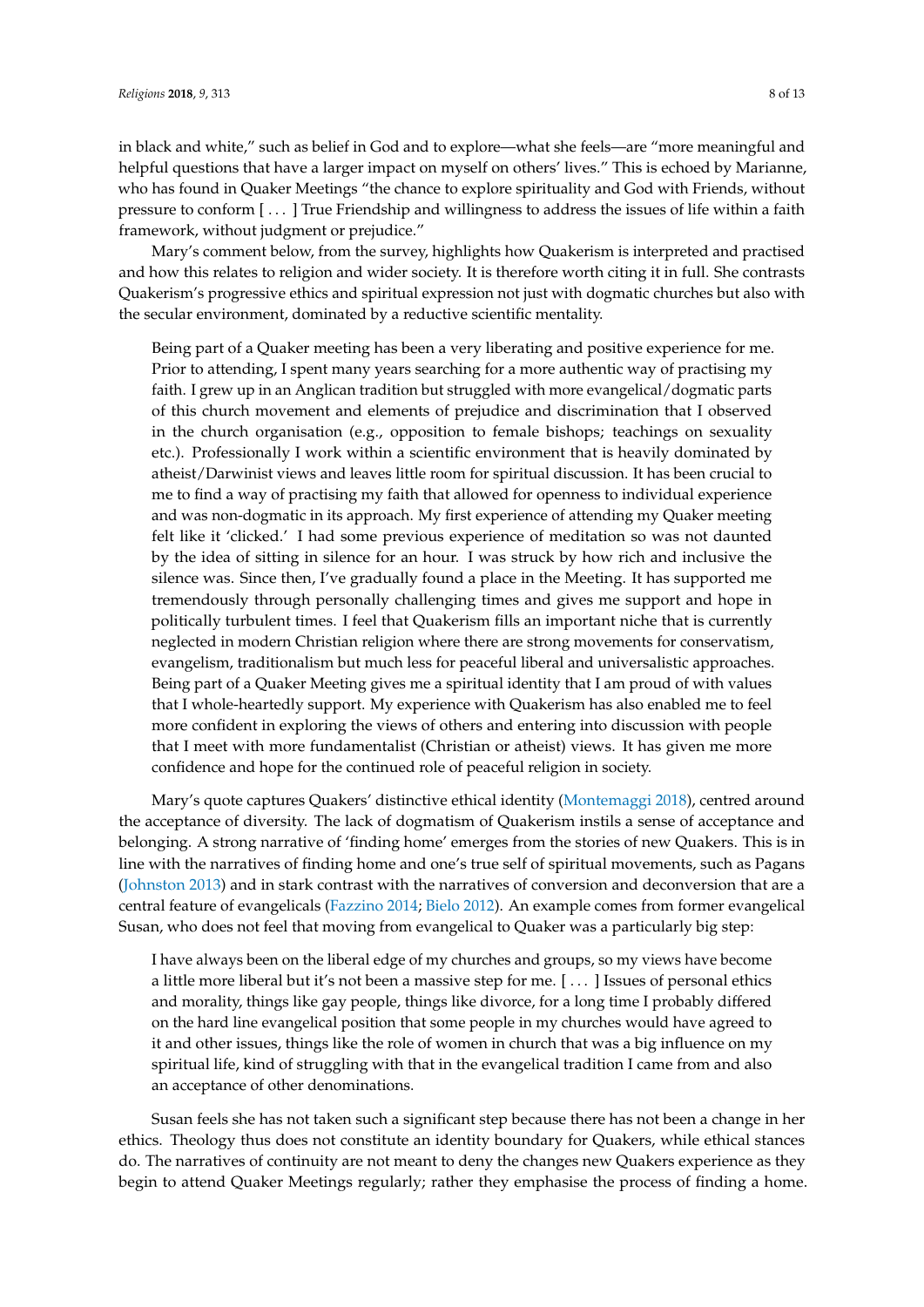Most interviewees and many survey respondents reported that they discovered they had been Quakers all along without knowing it. When asked whether they felt in any way changed by being a Quaker, some interviewees confirmed a degree of change in terms of behaviour and of being more mindful in their relationships with others; yet, even when there is a change, interviewees consider it unintentional and an outcome of Quaker practice rather than intentional as stressed in the narratives of evangelicals and post-evangelicals [\(Montemaggi](#page-12-17) [2013,](#page-12-17) [2017a\)](#page-12-2). The overarching narrative of finding home stresses continuity rather than change.

#### **5. The Diversity of Silence**

Quaker theological diversity in Britain is sustained by the prominence of silent worship, which contrasts, for instance, with the 'programmed worship' in the US, which includes hymns and set readings [\(Dandelion](#page-11-23) [2015] [2017,](#page-11-23) p. 57). The one-hour silent meditation, interspersed with individual spontaneous and concise contributions allows a diversity of perspectives. There is a structure to the meeting for worship: Friends are invited by an elder to begin the silent worship, which lasts for one hour and concludes with Friends shaking hands. This is followed by an elder or other volunteer reading out community notices. There are no set readings, no hymns, no sermons, or prepared contributions. There are no ordained ministers. Any Friend might 'minister' by contributing a short reading or a reflection, when moved by the 'Spirit.' Quaker worship is centred traditionally on direct personal experience of the divine [\(Dandelion](#page-11-5) [2014a;](#page-11-5) [Johns](#page-11-24) [2013\)](#page-11-24); yet today there is no explicitly Christian framework or expectation of belief in the divine.

When giving ministry, some Friends read out from the book *Quaker Faith & Practice*, copies of which are placed on chairs at every meeting for worship. The book is an anthology of reflections collected over time which serves to provide inspiration and aid one's reflection. Silence largely dominates the meeting for worship. This is highly valued by respondents. Some of them had tried different forms of meditation or silent worship before attending Quaker Meetings. This was often in Christian contexts. For instance, Lydia practised meditation with a group of nuns. Harriet told me that she was "exposed to a deeper spirituality" at the Acorn Christian Healing Foundation and learned listening skills through churches. Some have also explored Buddhism and other religions before joining the Quakers.

Many respondents like the simplicity of Quaker worship; yet the simplicity also requires discipline. For Edmund, who is 75 and has recently joined the Quakers, sitting in silence for one hour every week and practising meditation during the week is a challenging but rewarding exercise.

It sounds very simple as a method of worship, in fact, I discovered [...] that it is in fact extremely challenging [ ... ] I think you're thrown very much on your own resources to develop the spiritual side of your nature and, when you start to do that, then you begin to understand how other people operate and you learn with them and from them. [...] I think most human beings have got a deep desire for their spiritual nature but are prevented by all sorts of reasons. I think I was. It's almost like a lack of confidence in yourself. It does mean having to let go to release a lot of emotions. If you are a cerebral kind of mind, you're intellectually biased, as I am, that's even more difficult. You've got to give up something. You've got to release yourself in order to begin to explore the spirit.

Silent worship is an exercise in quieting the mind and becoming aware of oneself and of others. For Edmund, the contemplation allows one to be in touch with one's spiritual nature. Therefore, worship is an exercise in developing one's awareness of human spirituality. Furthermore, as Edmund suggests, spirituality is experiential and requires releasing oneself from the mind as sole source of knowledge. He told me:

Quakerism is [...] a way, I think, of trying to explore some of the mysteries of life but without a particular map to guide you. You're giving yourself over to the Spirit and in the Light in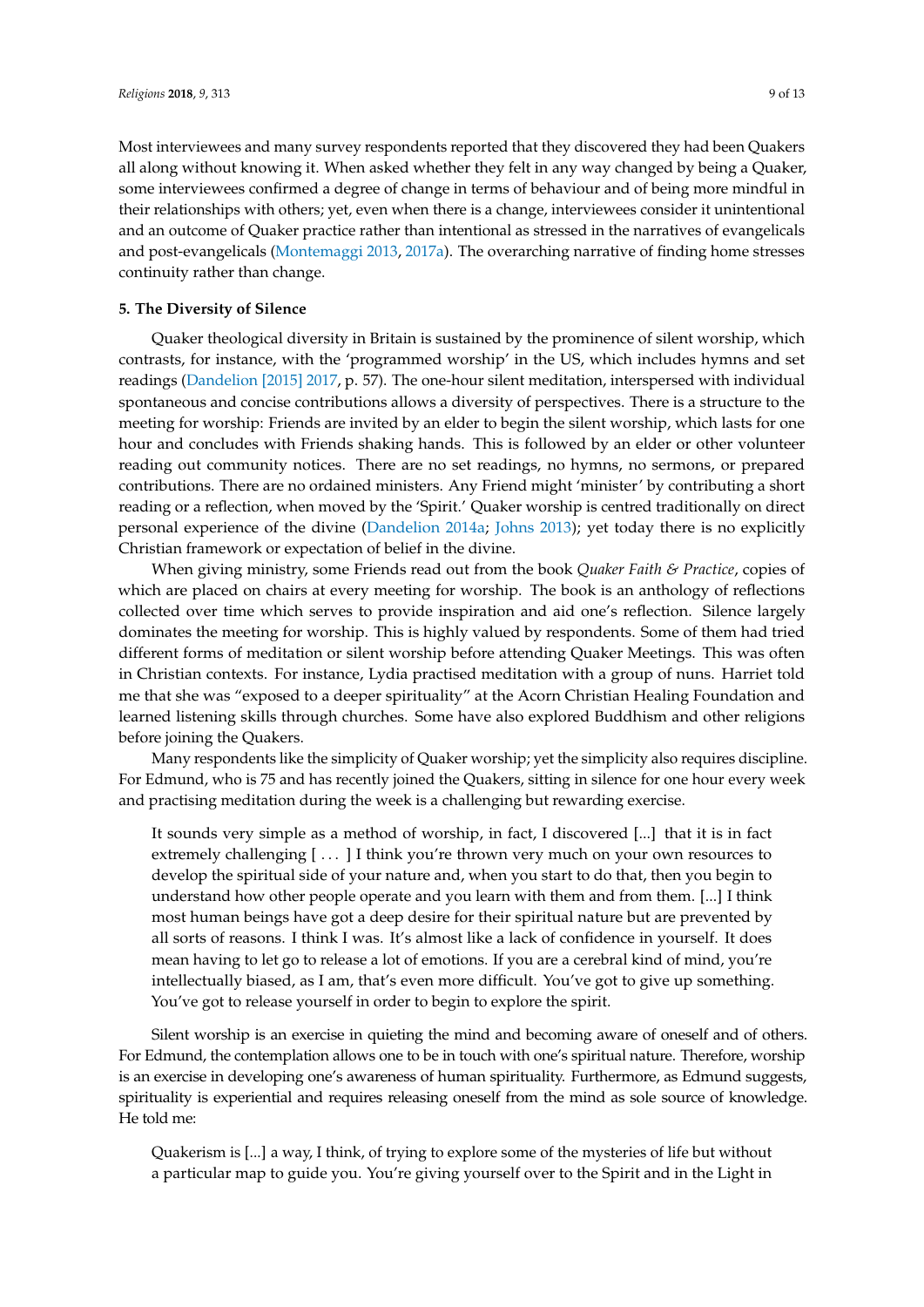the hope that it will lead you forward. That sounds rather romantic but it's not meant to be. It's rather more prosaic than that.

Quaker spiritual experience is not solely individual inward experience but it has a collective element, what Dandelion calls "mutual discernment" [\(Dandelion](#page-11-5) [2014a,](#page-11-5) p. 19) and which is reminiscent to—what [Magliocco](#page-11-25) [\(2012\)](#page-11-25) calls—'participatory consciousness' of Witchcraft and Paganism. Catherine, who began attending Quaker Meetings after retirement, captures the shared spiritual experience of Quaker worship.

The sense of being in silence in company, the sense of exploration, the sense of totally different depths you can achieve or the filled room can achieve. ... It's quite different from a personal meditation. ... It has to do with what it is you're connecting with, what is in you and what is outside. From a collective, I find authenticity from what is within and from what is without. The sense of purpose.

Respondents did not remark upon the shared aspect of spiritual experience frequently. Quaker spirituality tends to be individualistic. This may explain why the most collective element of Quaker practice, the Business meeting, was never mentioned by any of the interviewees and, when asked about it, they did not think it significant. The Business meeting is a distinctive form of decision-making, where there is no proper contradictory; rather a consensus emerges. This is where 'participatory consciousness' happens; yet it seems that new Quakers do not attach great importance to it. It is silence that is the primary aspect of worship for new Quakers. The prominence of silence allows a multiplicity of meanings and identities to coexist, including Christian, non-Christian, non-religious and atheists.

New Quakers find a home in Quakerism due to its theological openness, contemplative worship and shared liberal ethical values. Respondents often stated that in other Quakers they found 'like-minded people.' Quaker liberal ethics allows inclusivity, especially so for people who have often been marginalised, like people with disabilities, LGBT Quakers and Quakers coming from LGBT families. British Quakers recognised same-sex marriages at the 2009 Yearly Meeting [\(Booth](#page-11-26) [2018\)](#page-11-26). The acceptance of diversity is thus not limited to theological issues. Lydia, who is disabled, a lesbian and very "straight-forward and honest," told me that at Quakers she can just be herself. In other settings, she said she can get "into problems sometimes because people don't understand when you're saying something without embroidering it," while at Quaker Meetings she is accepted for who she is. Diana, whose parents are lesbians, also found a home at Quaker Meetings.

"My parents are lesbians and we were not accepted by people in the area. We were treated as outsiders. People from the local church were particularly unfriendly toward my family. I found it quite difficult as a child because I think I really did believe in God then. I've always believed in God. [...] So for a while I was very much non-denominational but had these kind of feelings about existence and about God. I guess I was a bit scared to admit them to my parents because my parents have always, I guess their experience of a church and, kind of, religion in general has always been one of ostracism. I didn't want to want to talk to them much about it cos I felt that maybe they thought I was doing a bad thing because I felt spiritual but I knew that like lots of religions wouldn't accept me or my parents and who they were."

In Quakerism, Diana not only found a community accepting of her family but also one where her religious identity did not clash with her social identity, something not possible in mainstream churches. New Quakers are thus not only fleeing from doctrinal religion but also from judgmental and conservative religion. They value inclusivity reflecting contemporary pluralistic ethics. Lack of judgment plays an important role in making communities inclusive [\(Montemaggi,](#page-12-18) [forthcoming\)](#page-12-18). However, one should be mindful of Quaker overall homogeneity in terms of demographics and politics. In addition, Quaker conflict aversion [\(Robson](#page-12-19) [2008\)](#page-12-19) may often have the effect of suppressing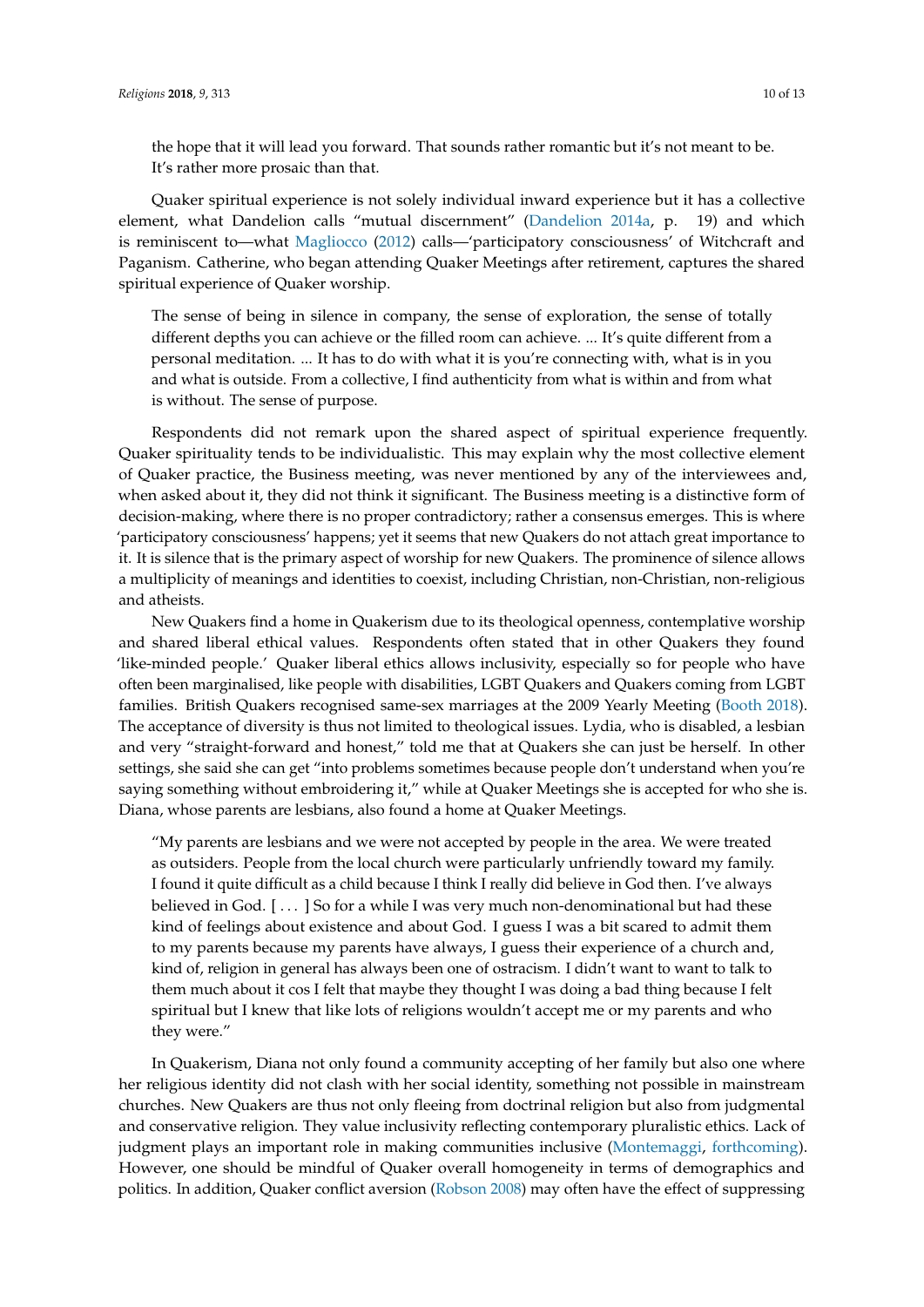disagreements rather than ensuring the respect of a plurality of views. Further research is thus needed to examine how diversity is negotiated within Quaker Meetings.

#### **6. Conclusions**

The narratives of new Quakers point to a rejection of—what is seen as—dogmatic, conformist and conservative religion, which reflects the loss of cultural hegemony of Christianity in Britain. New Quakers have a fraught relationship with Christianity. This is partly to do with how they construct religion but also with their experience of Christian churches. There are Quakers who acknowledge and value the Christian roots of Quakerism, those who cherish a deep engagement with the varieties of Christianity, especially its mystical forms and of Quakerism but also those who are uncomfortable with Christian language at Meetings and find reference to Christianity inappropriate. New Quakers find in Quakerism the freedom of spiritual expression and the freedom from theological ideas that they could not find in Christian churches.

New Quakers emphasise Quakerism as a spiritual practice, rather than an adherence to set beliefs or liturgies. Many have recounted how they moved away from rigid theologies or church contexts that did not encourage free thinking in matters of faith. The prominence of silence in British Quaker worship allows theological diversity and spiritual seeking. It is an opportunity for silencing one's mind, be still and be present, as in other forms of meditation. It is also a collective silence, connecting the individual with the community. As a practice, silence is not in itself pluralistic, as it inhibits other forms of spiritual expression, such as through song and communal prayer. However, the absence of official words, be they hymns or prayers, makes possible theological pluralism. Quakers might give vocal ministry reading passages from *Quaker Faith & Practice* or sharing their thoughts; yet these are personal contributions rather than communal statements to which one should adhere. The prominence of silence, however, compounded by Quaker conflict avoidance, runs the risk of religious indifference or even antipathy, which may undermine the very diversity and acceptance that Quakers are trying to promote.

The centrality of spiritual seeking, the contemplative worship and the lack of religious conformity and judgmentalism make new Quakers feel at home at Quaker Meetings. Contrary to conversion narratives prevalent among evangelicals, new Quakers stress continuity when describing how they have become Quakers. Their experience of spiritual seeking matched by Quaker constant spiritual search is more salient than any changes or new practices that they have adopted since becoming Quakers. Quakerism represents the non-doctrinal and non-judgmental form of religion that they have always searched for. It is the finding of a home where one can be oneself. New Quakers thus often declare to have been Quaker all of their lives without knowing it.

At times, finding home represents the possibility of expressing a religious identity that is respectful of one's social and personal identity. This is particularly significant for those who have felt marginalised in society, such as disabled and LGBT people. Views on homosexuality, same-sex marriage, gender and sexuality have become more liberal in the UK; nevertheless, religious communities are generally less morally liberal, especially in terms of sexual orientation, women's rights and gender identity [\(Harding](#page-11-7) [2017\)](#page-11-7). New Quakers' appreciation of Quaker inclusivity, especially in moral and social terms, marks a move away from conservative Christianity—as they see but also as some have experienced it. New Quakers are 'post-Christian' theologically but also culturally. The 'Christian question' thus reflects the profound cultural shift towards a post-Christian Britain, which is religiously diverse, more open to individual spiritual seeking but also more liberal morally and socially.

**Funding:** The research was commissioned by the Quaker Committee for Christian and Interfaith Relations and hosted by Woodbrooke Quaker Study Centre.

**Conflicts of Interest:** The author declares no conflicts of interest.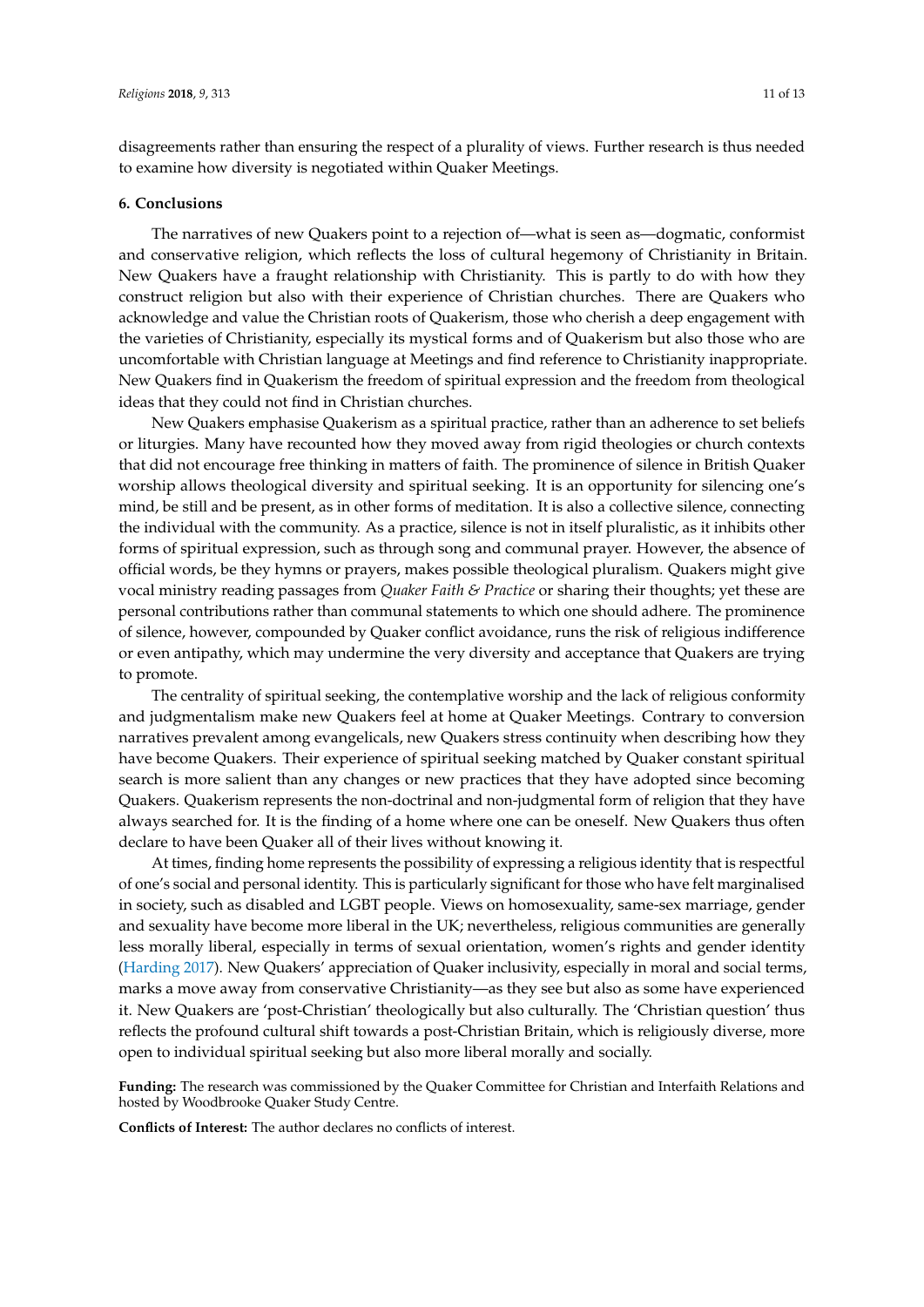#### **References**

<span id="page-11-0"></span>Bergmann, Sigur. 2003. *God in Context: A Survey of Contextual Theology*. Aldershot: Ashgate.

- <span id="page-11-2"></span>Bielo, James S. 2011. *Emerging Evangelicals. Faith, Modernity and the Desire for Authenticity*. New York: New York University Press.
- <span id="page-11-22"></span>Bielo, James S. 2012. Belief, Deconversion and Authenticity among U.S. Emerging Evangelicals. *Ethos* 40: 258–76. [\[CrossRef\]](http://dx.doi.org/10.1111/j.1548-1352.2012.01257.x)
- <span id="page-11-26"></span>Booth, Michael. 2018. A Long, Difficult Journey: Quakers and Same-Sex Marriage. Available online: <https://www.quaker.org.uk/blog/quakers-and-same-sex-marriage> (accessed on 28 March 2018).

<span id="page-11-16"></span>Bourke, Rosamund. 2003. Quaker Beliefs: Diverse yet Distinctive. *Quaker Studies* 7: 227–38.

- <span id="page-11-12"></span>Catto, Rebecca, and Janet Eccles. 2013. (Dis)Believing and Belonging: Investigating the Narratives of Young British Atheists. *Temenos* 49: 37–63.
- <span id="page-11-4"></span>Chadkirk, Bill. 2005. Will the Last (Woman) Friend to Leave Please Ensure that the Light Remains Shining? *Quaker Studies* 9: 114–19.
- <span id="page-11-3"></span>Chadkirk, Bill. 2014. Patterns of Membership and Participation among British Quakers, 1823–2012. Unpublished Master's thesis, University of Birmingham, Birmingham, UK.
- <span id="page-11-23"></span>Dandelion, Ben P. 2017. *The Liturgies of Quakerism. Liturgy, Worship and Society*. Abingdon: Routledge. First published 2005.
- <span id="page-11-6"></span>Dandelion, Ben P. 1996. *A Sociological Analysis of the Theology of Quakers: The Silent Revolution*. Lampeter: Edwin Mellen Press.
- <span id="page-11-14"></span>Dandelion, Ben P. 2004. Research Note: Implicit Conservatism in Liberal Religion: British Quakers as an 'Uncertain Sect'. *Journal of Contemporary Religion* 19: 219–29. [\[CrossRef\]](http://dx.doi.org/10.1080/1353790042000207728)
- <span id="page-11-13"></span>Dandelion, Ben P. 2008. The Creation of Coherence: The Quaker 'Double-Culture' and the 'Absolute Perhaps'. In *The Quaker Condition. The Sociology of a Liberal Religion*. Edited by Pink Dandelion and Peter Collins. Newcastle: Cambridge Scholars Publishing, pp. 22–37.
- <span id="page-11-5"></span>Dandelion, Ben P. 2014a. *Open for Transformation. Being Quaker*. London: Quaker Books.
- <span id="page-11-18"></span>Dandelion, Ben P. 2014b. The British Quaker Survey 2013. *Quaker Religious Thought* 123: 136–40.
- <span id="page-11-9"></span>Davie, Grace. 2015. *Religion in Britain. A Persistent Paradox*, 2nd ed. Chichester: John Wiley & Sons.
- <span id="page-11-21"></span>Fazzino, Lori L. 2014. Leaving the Church Behind: Applying a Deconversion Perspective to Evangelical Exit Narratives. *Journal of Contemporary Religion* 29: 249–66. [\[CrossRef\]](http://dx.doi.org/10.1080/13537903.2014.903664)
- <span id="page-11-1"></span>Guest, Mathew, and Steve Taylor. 2006. The Post-Evangelical Emerging Church: Innovations in New Zealand and the UK. *International Journal for the Study of the Christian Church* 6: 49–64. [\[CrossRef\]](http://dx.doi.org/10.1080/14742250500494757)
- <span id="page-11-19"></span>Hampton, Jennifer. 2014. British Quaker Survey: Examining Religious Beliefs and Practices in the Twenty-First Century. *Quaker Studies* 19: 7–136.
- <span id="page-11-7"></span>Harding, Roger. 2017. British Social Attitudes: Record Number of Brits with No Religion. The National Centre for Social Research. Available online: [http://www.natcen.ac.uk/news-media/press-releases/2017/september/](http://www.natcen.ac.uk/news-media/press-releases/2017/september/british-social-attitudes-record-number-of-brits-with-no-religion/) [british-social-attitudes-record-number-of-brits-with-no-religion/](http://www.natcen.ac.uk/news-media/press-releases/2017/september/british-social-attitudes-record-number-of-brits-with-no-religion/) (accessed on 1 June 18).
- <span id="page-11-17"></span>Heron, Alastair. 1994. *Now We Are Quakers. The Experience and Views of New Members*. York: Quaker Outreach in Yorkshire.
- <span id="page-11-10"></span>Hout, Michael, and Claude S. Fisher. 2014. Explaining Why More Americans Have No Religious Preference: Political Backlash and Generational Succession, 1987–2012. *Sociological Science* 1: 423–47. [\[CrossRef\]](http://dx.doi.org/10.15195/v1.a24)
- <span id="page-11-24"></span>Johns, David L. 2013. Worship and Sacraments. In *The Oxford Handbook of Quaker Studies*. Edited by Stephen W. Angell and Pink Dandelion. Oxford: Oxford University Press, pp. 260–73.
- <span id="page-11-20"></span>Johnston, Erin F. 2013. "I Was Always This Way . . . ": Rhetorics of Continuity in Narratives of Conversion. *Sociological Forum* 28: 549–73. [\[CrossRef\]](http://dx.doi.org/10.1111/socf.12037)
- <span id="page-11-15"></span>Kline, Douglas. 2012. The Quaker Journey and the Framing of Corporate and Personal Belief. *Ethos* 40: 277–96. [\[CrossRef\]](http://dx.doi.org/10.1111/j.1548-1352.2012.01258.x)
- <span id="page-11-11"></span>Lee, Lois. 2012. Talking About a Revolution: Terminology for the New Field of Non-Religion Studies. *Journal of Contemporary Religion* 27: 129–39. [\[CrossRef\]](http://dx.doi.org/10.1080/13537903.2012.642742)
- <span id="page-11-8"></span>Lee, Lois. 2014. Secular or Nonreligious? Investigating and Interpreting Generic 'Not Religious' Categories and Populations. *Religion* 44: 466–82. [\[CrossRef\]](http://dx.doi.org/10.1080/0048721X.2014.904035)
- <span id="page-11-25"></span>Magliocco, Sabina. 2012. Beyond Belief. Context, Rationality and Participatory Consciousness. *Western Folklore* 71: 5–24.